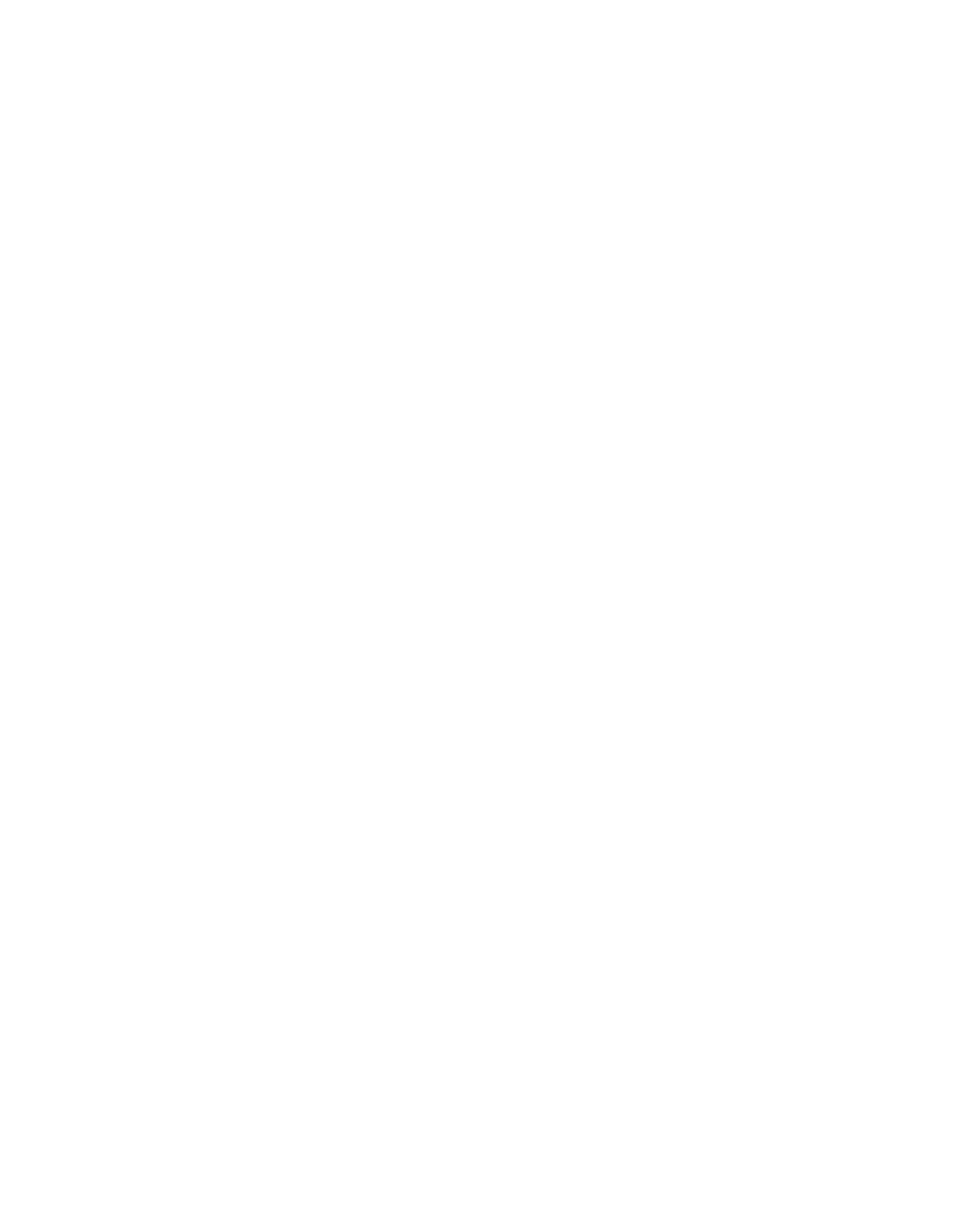Archdiocese of Perth Centre for Liturgy

## BLESSED ARE THOSE WHO MOURN

Choosing Music for a Funeral

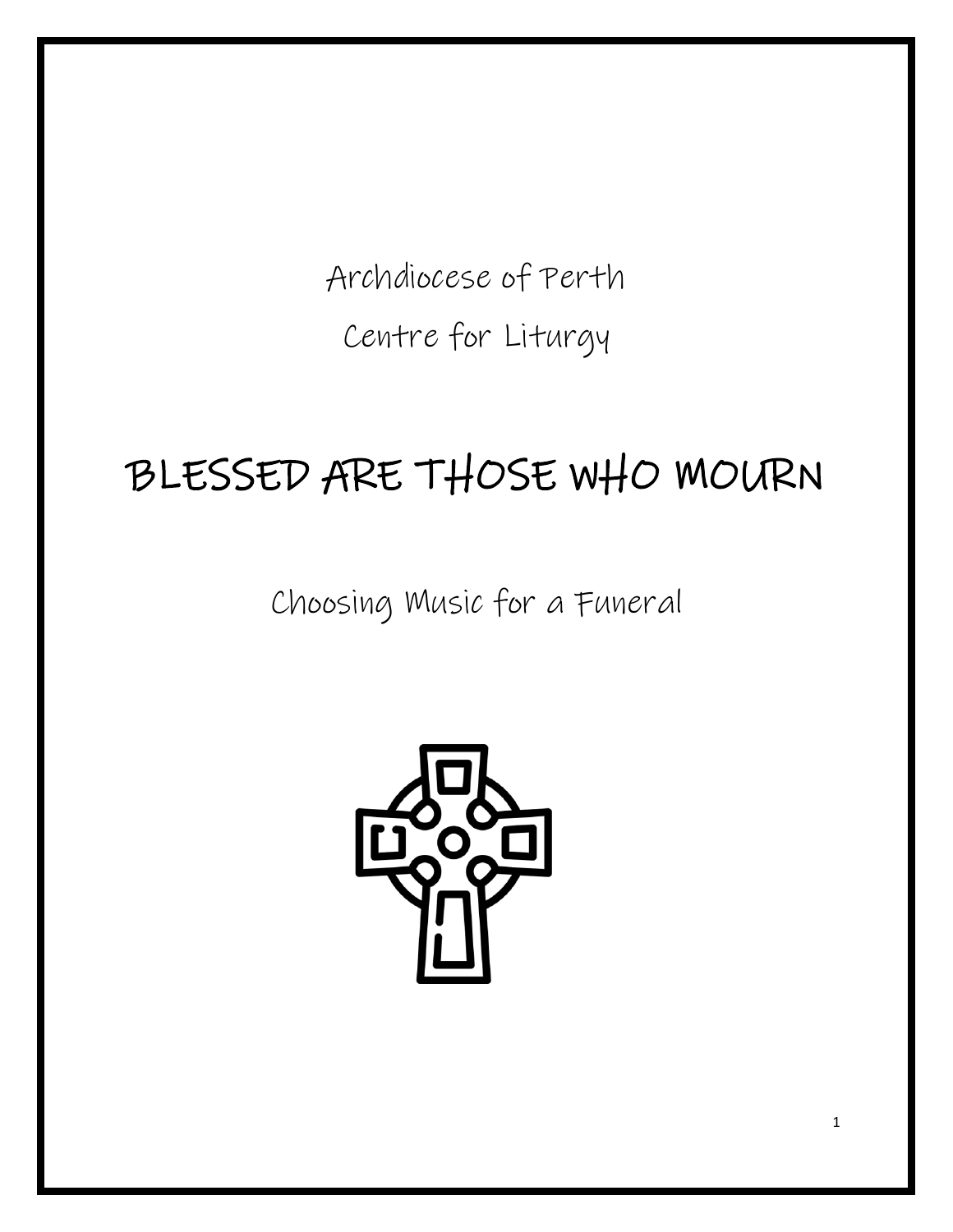#### **ACKNOWLEDGEMENTS**

The Centre for Liturgy gratefully acknowledges those who have contributed to the development of this resource.

Sr Kerry Willison RSM Chris deSilva Alessio Loiacono

Cover Design by Gemma Thomson

Proofreading: Helen Flack and Carmel Woodley

The images reprinted in this resource are from Google images, and are those which can be reprinted for non-commercial reuse. As this resource can be downloaded free of charge from the Centre for Liturgy website, it is considered a resource for noncommercial use.

*Published by*

#### **Centre for Liturgy**

28 Marda Way, Nollamara WA 6061

|            | Telephone: (08) 9207 3350        |
|------------|----------------------------------|
| Facsimile: | $(08)$ 9349 0362                 |
| E-mail:    | cfl@perthcatholic.org.au         |
| Website:   | www.liturgy.perthcatholic.org.au |

Reprinted and revised May 2020

© 2020, Centre for Liturgy**,** Archdiocese of Perth, Western Australia

The Archdiocese of Perth Centre for Liturgy owns the copyright in this book. Apart from any fair dealing for the purposes of private study, research, criticism or review, as permitted under the Copyright Act, no part may be reproduced by any process without written permission. Enquiries should be addressed to the publisher.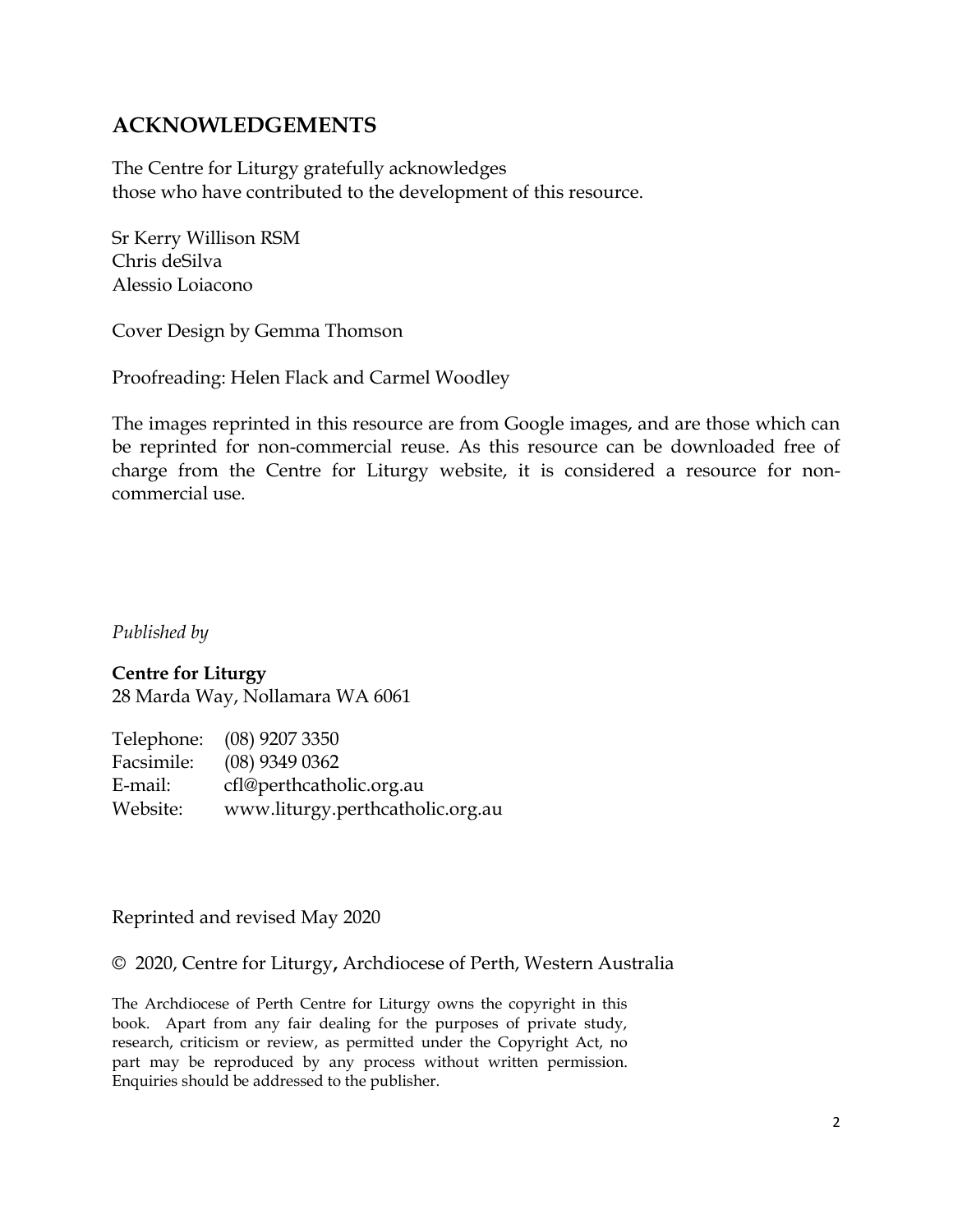## **CONTENTS**

| Introduction                                      | $\overline{4}$ |
|---------------------------------------------------|----------------|
| The Theology of the Funeral Liturgies             | $\overline{4}$ |
| The Structure of the Rites and the Place of Music | $\overline{4}$ |
| Choosing suitable music for the Funeral Liturgies | 5              |
| Music for the Vigil                               | 6              |
| Music for the Funeral Mass                        | 8              |
| Music for the Funeral Liturgy outside Mass        | 11             |
| Music for the Rite of Committal                   | 13             |
| Working with the Music Ministers                  | 14             |
| Copyright                                         | 14             |
| Music Suggestions for Funerals                    | 15             |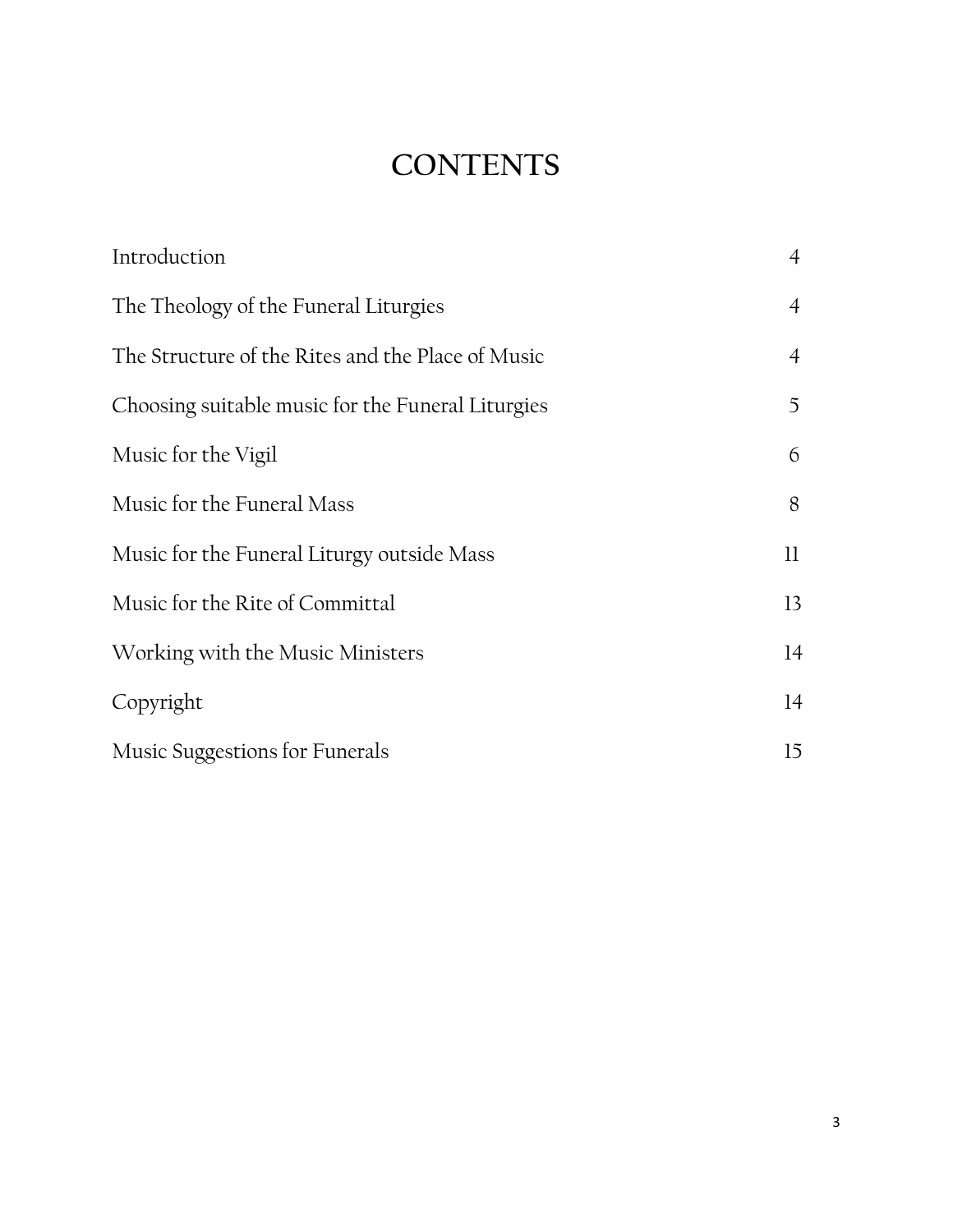#### **Introduction**

A Christian Funeral is a liturgical act; it is part of the public worship of the Church. It has a structure that has to be observed. Within this structure, there are places where choices have to be made, particularly with regard to the selection of prayers, readings and music. These choices cannot be determined solely by personal tastes and preferences. The fact that they are part of a liturgical celebration means that they have to satisfy certain criteria.

Music is an integral part of the funeral rites. It expresses our faith in the Paschal Mystery: the Life, Death and Resurrection of Jesus. As the music for the liturgy can evoke strong feelings, it should be chosen with care. It should support and console the mourners and strengthen the faith of the assembly.

The following sections will outline the structure of the funeral liturgies, describe the places where choices can be made, and discuss the restrictions that apply. Working with the music ministers and copyright will also be covered.

#### **The Theology of the Funeral Liturgies**

The Funeral Rites mark the transition from the earthly life to eternal life. They are not a celebration of the life and achievements of the deceased. The life of the deceased can be commemorated at the Vigil.

#### **The Structure of the Rites and the Place of Music**

The Order of Christian Funerals includes three public rites, the structures of which are given below. The parts of the ceremonies marked with ♫ are the parts where there can be singing or instrumental music. Optional rites are shown in square brackets. We will consider each of these in the next section.

Four public rites in the Order of Christian Funerals are:

- (1) The Vigil for the Deceased;
- (2) The Funeral Mass;
- (3) Funeral Liturgy outside Mass;
- (4) The Rite of Committal.

These outlines of the rites describe a typical arrangement. There are a number of variations and additional rites that may also be used. The Vigil for the Deceased may be celebrated in the form of some part of the Office for the Dead, for example, Morning Prayer or Evening Prayer. These involve hymns, psalms and canticles, all of which should be sung. The Funeral Liturgy may take the form of a Funeral Mass or as a Funeral Liturgy Outside Mass. A Funeral Liturgy Outside Mass includes all the parts of the Funeral Mass except the Liturgy of the Eucharist.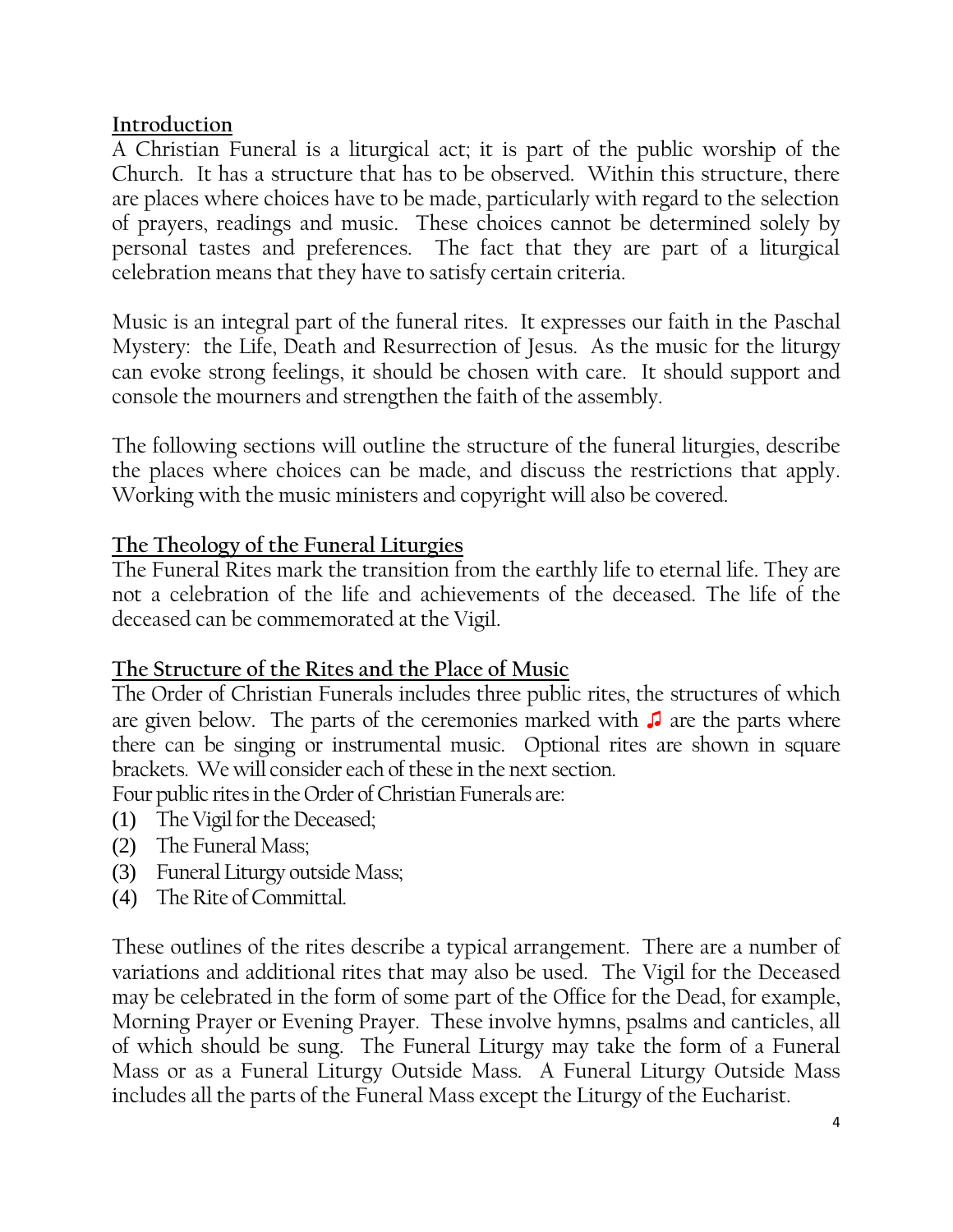#### **Choosing suitable music for the Funeral Liturgies**

It will be necessary to choose songs to be sung at various stages of the rites. The words of the songs that are chosen need to reflect the values and beliefs of the Church, in particular, the belief in life after death and the hope of resurrection.

A list of appropriate songs for the various funeral rites begins on page 15.

Psalms are particularly appropriate in the funeral rites because they "powerfully express the suffering and pain, the hope and the trust of people of every age and culture. Above all the psalms sing of faith in God, of revelation and redemption." (Order of Christian Funerals #25)

**The Responsorial Psalm and the Gospel Acclamation** should be settings of the texts in the Lectionary or in the Order of Christian Funerals. The Responsorial Psalm should not be replaced by some other song.

A list of appropriate Responsorial Psalm settings begins on page 19. The settings are not difficult to sing and also correspond to the texts in the Lectionary.

"Liturgical services are not private functions, but are celebrations belonging to the Church, which is the Sacrament of unity, namely, the holy people united and ordered under their bishops." (Vatican II, Constitution on the Sacred Liturgy #26) Therefore, renditions of popular songs or pieces from operas are not suitable. The use of recorded music should be avoided.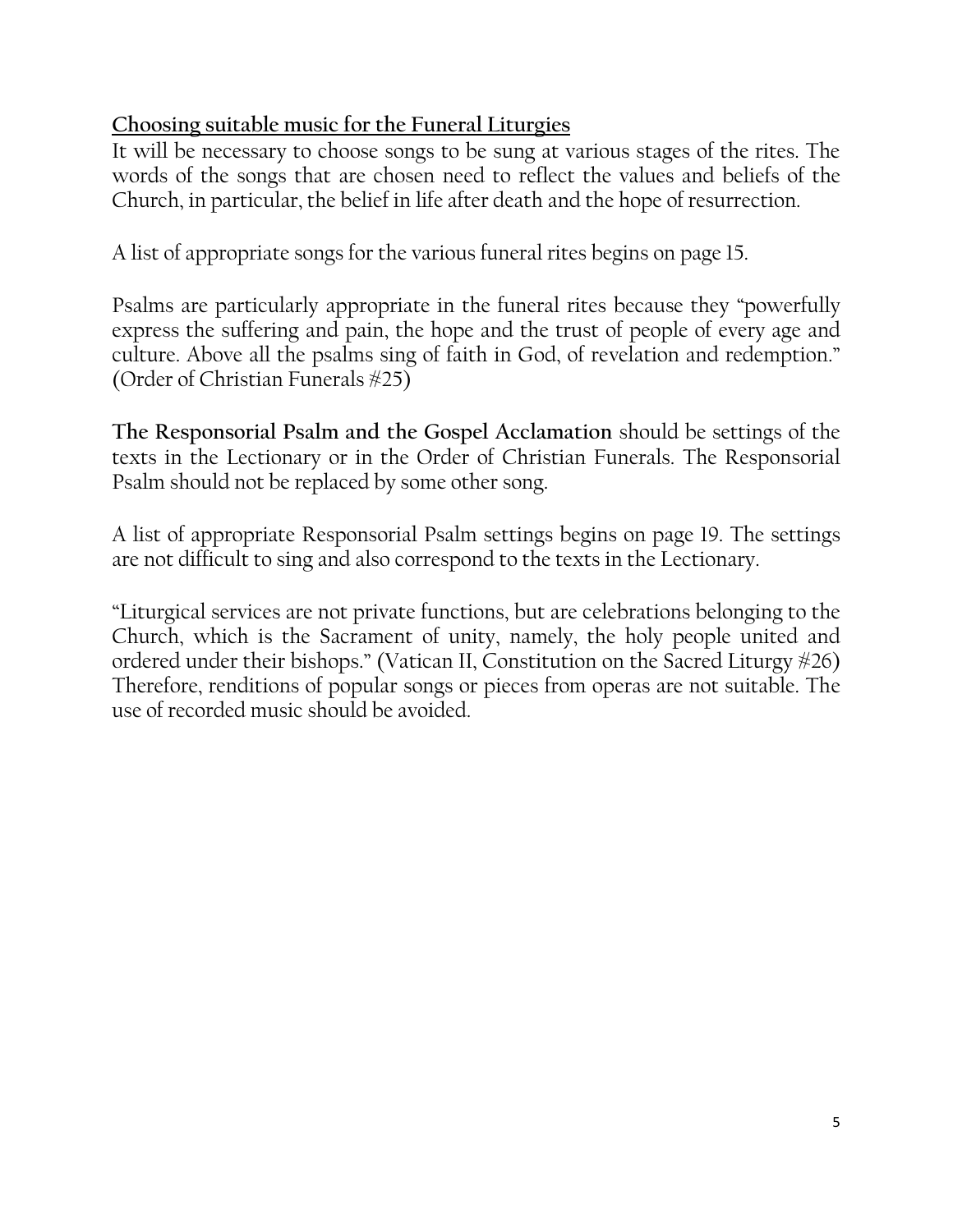#### **Music for the Vigil**

#### **OUTLINE OF THE VIGIL FOR THE DECEASED**

**Introductory Rites:** Greeting Opening Song ♫ Invitation to Prayer Opening Prayer

**Liturgy of the Word:** First Reading Responsorial Psalm ♫ Gospel Homily

**Prayer of Intercession:** Litany <del>∫</del> The Lord's Prayer ♫ Concluding Prayer

**Concluding Rite:** Blessing [Final song ♫]

The Vigil may be held in the church, at the home of the deceased or in the funeral parlour. It may take the form of a Liturgy of the Word. The parts of the Vigil that may be sung are: (1) the Opening Song; (2) the Responsorial Psalm; (3) the Litany; and (4) the Lord's Prayer. There may also be a song after the final blessing.

- **The Responsorial Psalm** should be sung by a Psalmist with the people joining in the response.
- *The Litany* may be sung by a Cantor with the people joining in the response.
- **The Lord's Prayer** may be sung. The use of the plainchant setting is recommended.
- **The final song** is sung by all and should have a liturgical character.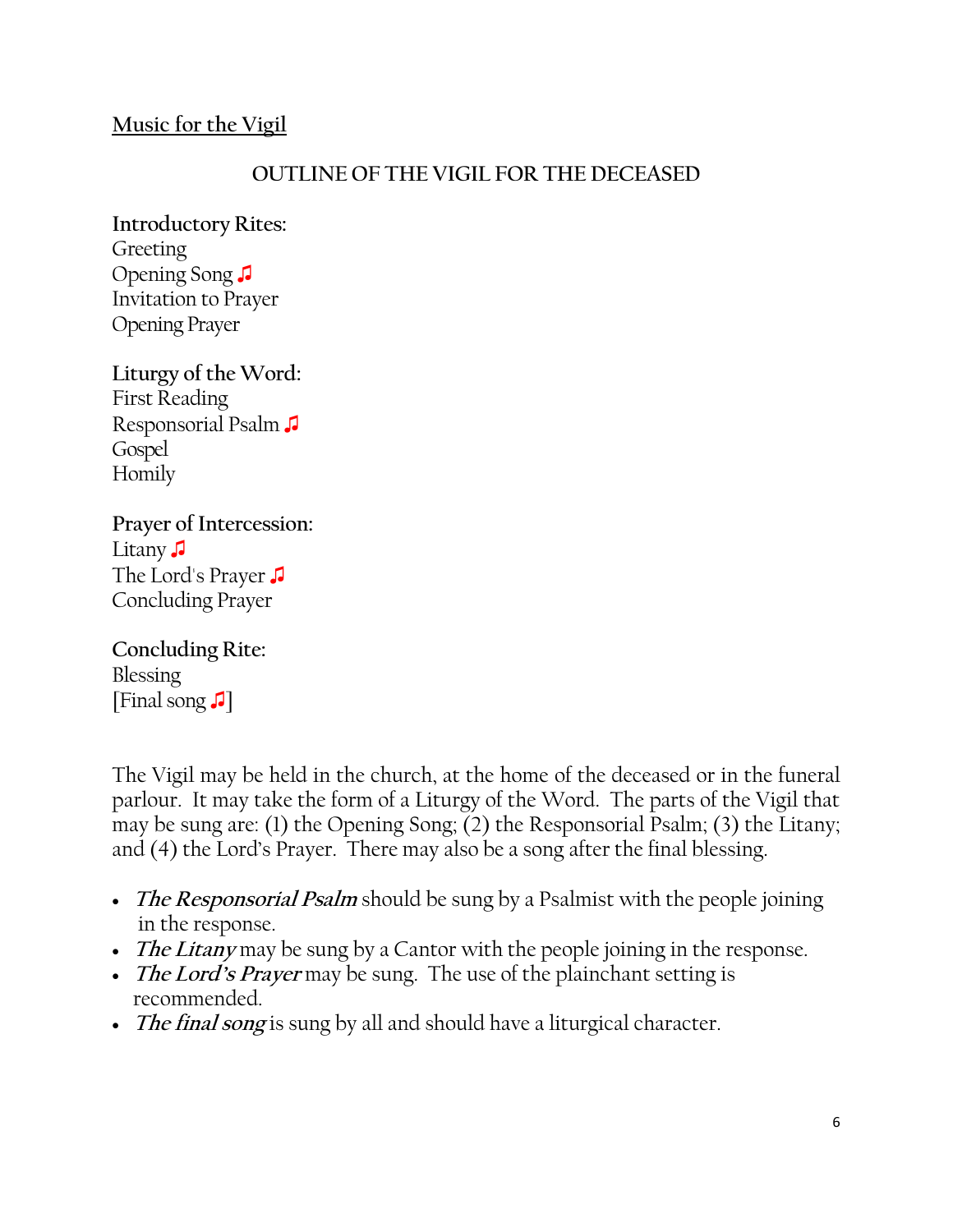It is customary in Australia to recite the Rosary as part of the Vigil Prayers for the person who has died. To this end, the Centre for Liturgy has published two templates. The first is one which is led by a priest or deacon. In case a priest or deacon is not available for these vigil prayers a template has been prepared so that a lay person can lead the vigil prayers (which include the recitation of the rosary).

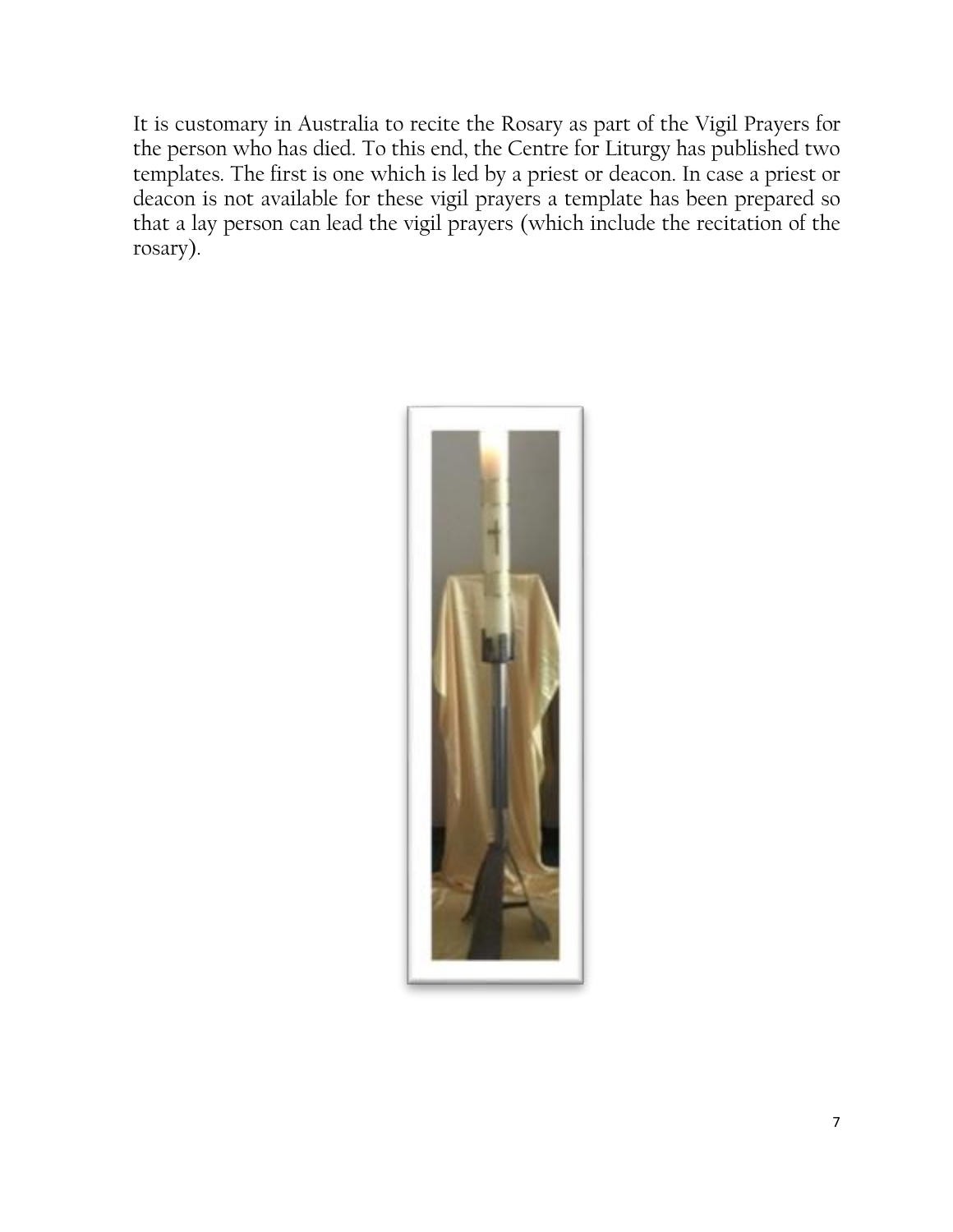#### **Music for the Funeral Mass**

#### **OUTLINE OF THE FUNERAL MASS**

#### **The Introductory Rites:**

**Greeting** Sprinkling with Holy Water [Placing of the Pall] Entrance Procession ♫ [Placing of Christian Symbols] The Collect

#### **The Liturgy of the Word:** First Reading

Responsorial Psalm♫ Second Reading Gospel Acclamation. Gospel Homily Universal Prayer

#### **The Liturgy of the Eucharist**♫

#### **Final Commendation:**

Invitation to Prayer Silence [Signs of Farewell] Song of Farewell **<del>Ⅰ</del>** Prayer of Commendation

#### **Procession to the Place of Committal** ♫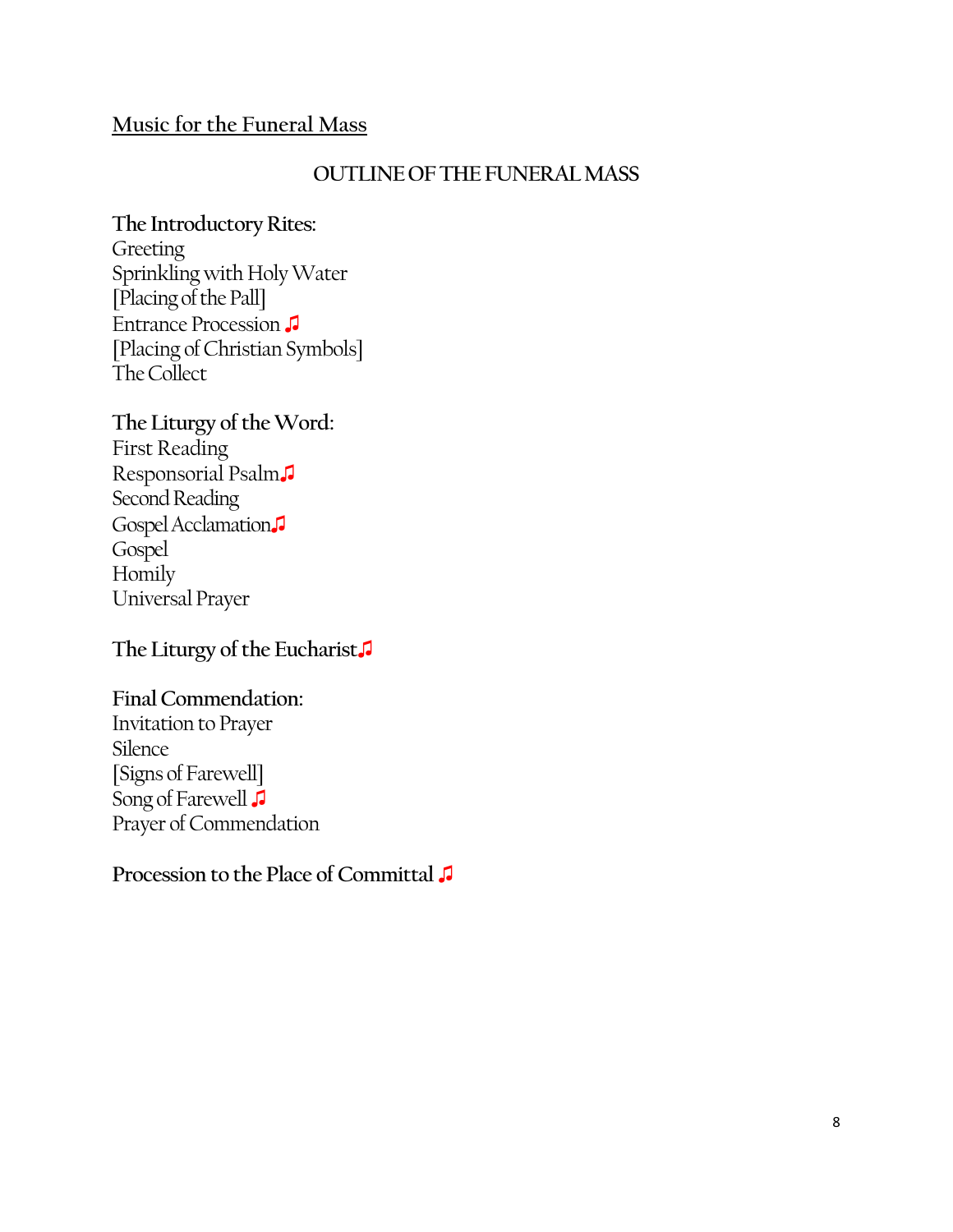The Funeral Mass is normally held in the parish church. The parts of the Funeral Mass that may be sung are:

- (1) the Entrance Song; (2) the Responsorial Psalm;
- (3) the Gospel Acclamation;
- (4) the Holy, Holy, Holy;
- (5) the Memorial Acclamation;
- (6) the Great Amen;
- (7) the Lord's Prayer;
- (8) the Lamb of God;
- (9) the Communion Song; and
- (10) the Song of Farewell.

There may also be songs during the Procession with the Gifts, during the procession out of the church and/or during the Procession to the Place of Committal.

**The Entrance Song** is sung by all while the coffin moves from the door of the church to the sanctuary. A song with verses sung by the Cantor or choir and a response sung by all may be chosen to make it easier for the assembly to join in.

**The Responsorial Psalm** should be sung by a Psalmist with the people joining in the response.

**The Gospel Acclamation** should be sung.

**Instrumental music** or a song may accompany the procession with the gifts.

**The Acclamations** during the Eucharistic Prayer (Holy, Holy, Holy; Memorial Acclamation; Great Amen) should be sung. There are many Mass settings that can be used for these acclamations. It is recommended that all the acclamations be taken from the same Mass setting, preferably one that is familiar to the assembly.

**The Lord's Prayer** may be sung. The use of the plainchant setting is recommended.

**The Lamb of God** may be sung. It can be taken from the same Mass setting as the acclamations during the Eucharistic Prayer.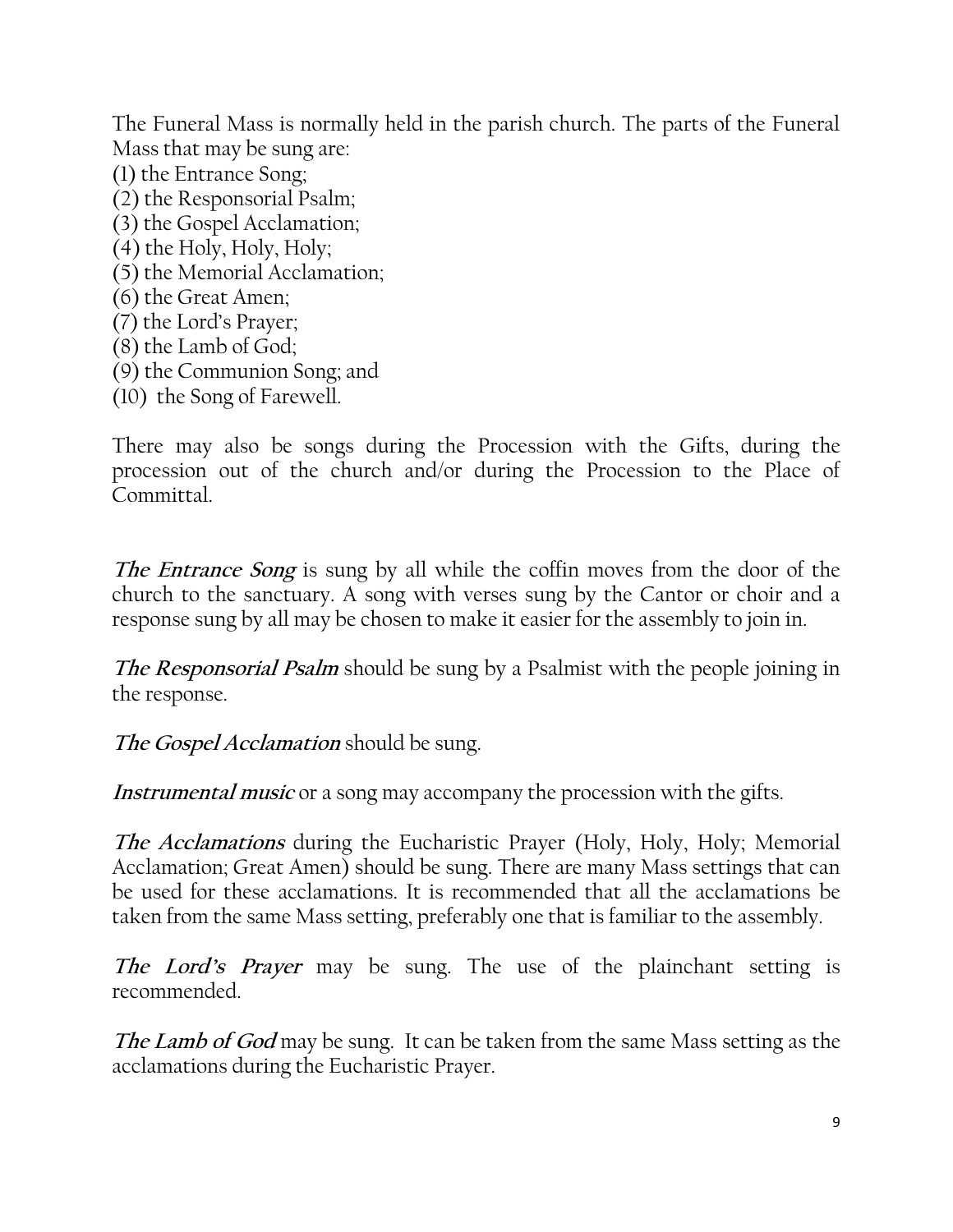**The Communion Song** is sung while people are going to Communion. The use of a song with a simple response is recommended.

**The Communion Song** begins when the celebrant takes communion and continues while communion is distributed. It is an expression the unity and the joy of the community as it shares the Body and Blood of Christ. The use of a song with a simple response is recommended.

(Hymns to Mary should not be sung during Communion. Whilst it is very common to have Schubert's *Ave Maria* sung at funerals, it is appropriate and liturgically correct to sing this motet during the Presentation and Preparation of the Gifts, not during the distribution of Holy Communion.

**The Song of Farewell** is the climax of the final commendation. It is sung by all before, during or after the incensing of the coffin and the sprinkling with holy water. A song with a simple response or a well-known hymn may be used. Music suggestions for this part of the rite are given on page 18.

**A song** may be sung while the coffin is moved out of the church. The words of this song should reflect the themes of hope and consolation that inspire the whole ceremony.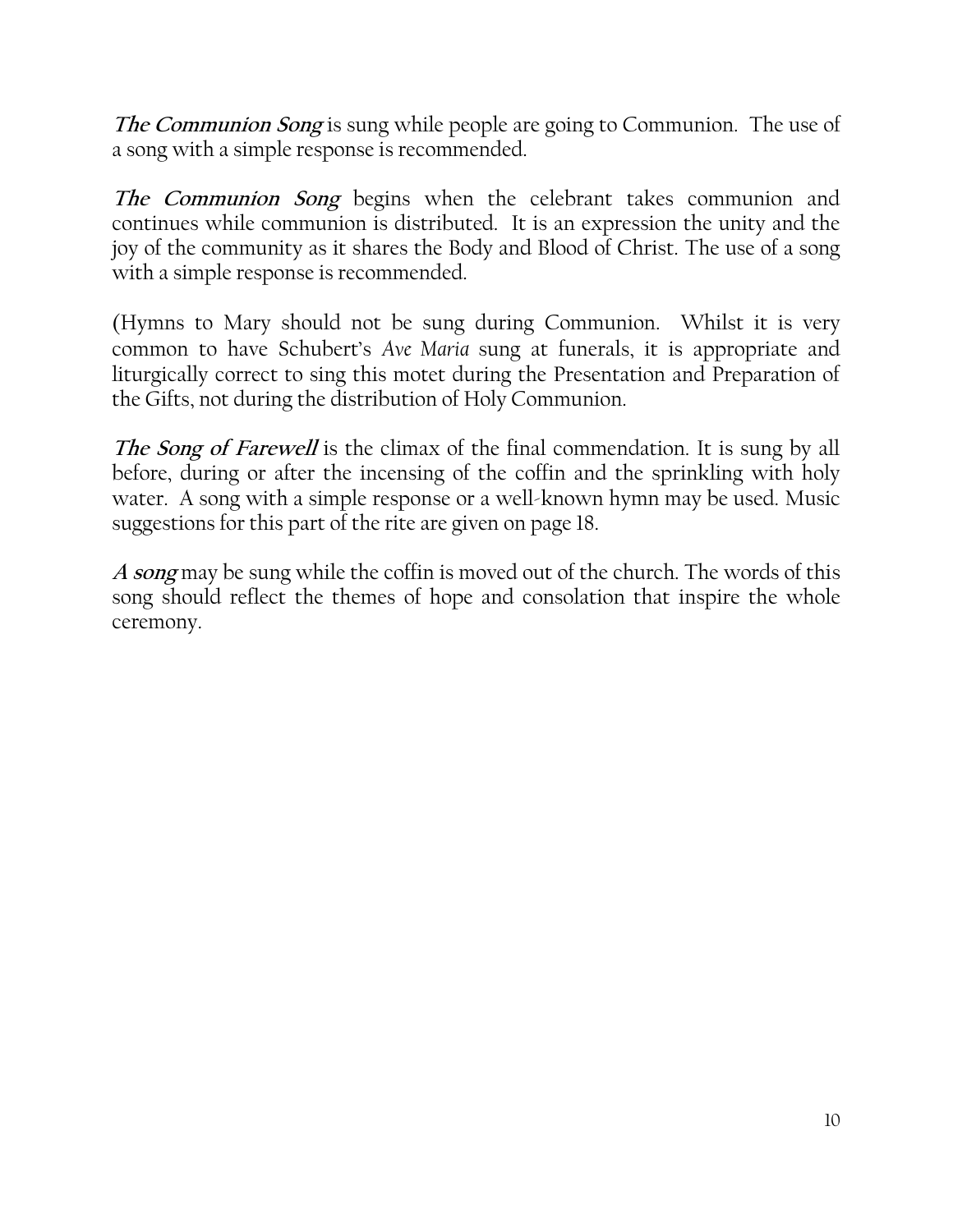#### **Music for the Funeral Liturgy outside Mass**

#### **OUTLINE OF THE FUNERALLITURGY OUTSIDE MASS**

## **The Introductory Rites:**

**Greeting** Sprinkling with Holy Water [Placing of the Pall] Entrance Procession ♫ [Placing of Christian Symbols] The Collect

#### **The Liturgy of the Word:** First Reading Responsorial Psalm ♫ Second Reading Gospel Acclamation

#### Gospel Homily Universal Prayer Lord's Prayer

#### **Final Commendation:**

Invitation to Prayer Silence [Signs of Farewell] Song of Farewell **<del>Ⅰ</del>** Prayer of Commendation

#### **Procession to the Place of Committal** ♫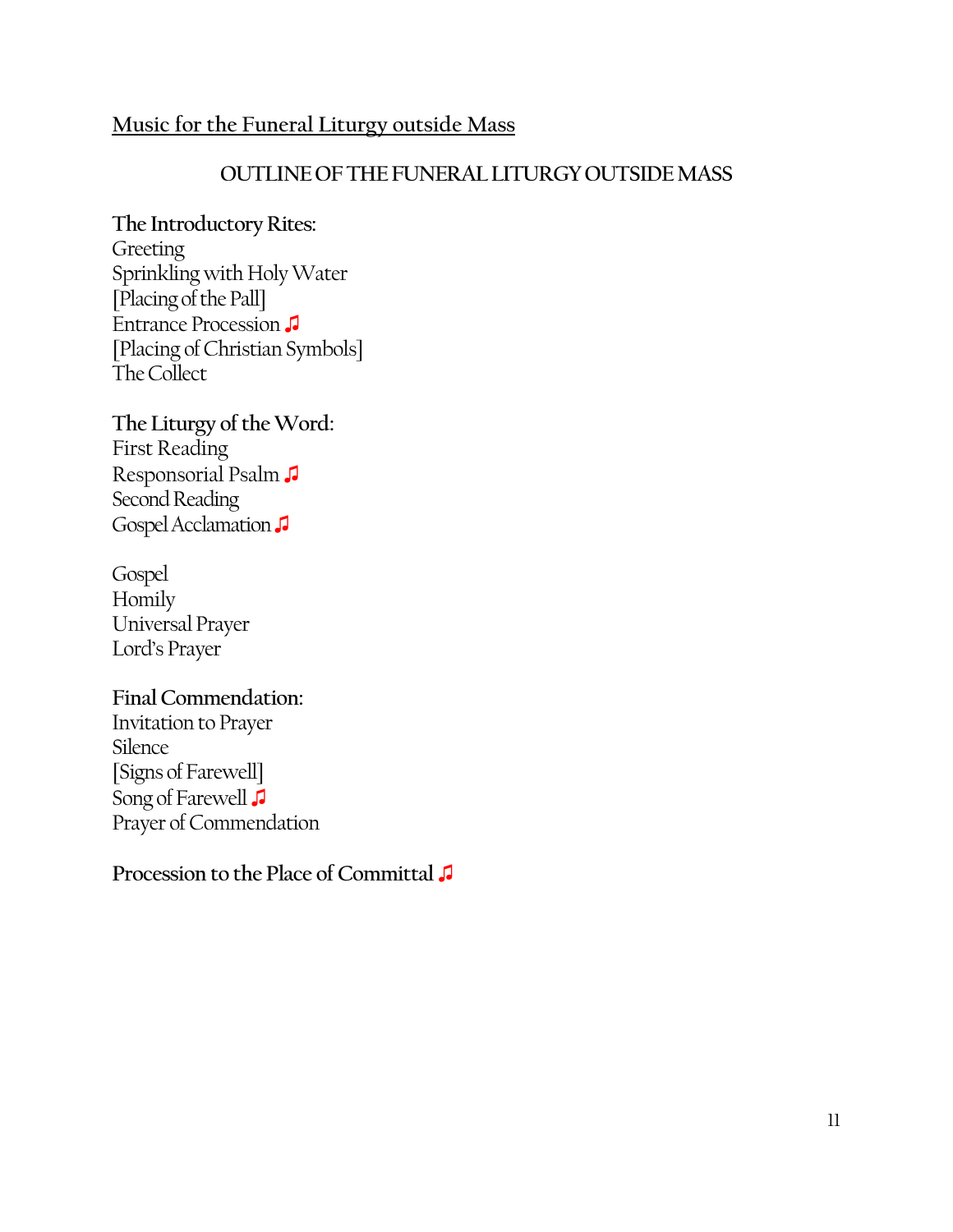The Funeral Liturgy outside Mass is normally held in the parish church. The parts of this liturgy that may be sung are:

(1) the Entrance Song;

(2) the Responsorial Psalm;

(3) the Gospel Acclamation;

(4) the Lord's Prayer; and

(5) the Song of Farewell.

There may also be songs during the procession out of the church and/or during the Procession to the Place of Committal.

**The Entrance Song** is sung by all while the coffin moves from the door of the church to the sanctuary. A song with verses sung by the Cantor or choir and a response sung by all may be chosen to make it easier for the assembly to join in.

**The Responsorial Psalm** should be sung by a Psalmist with the people joining in the response.

**The Gospel Acclamation** should be sung.

**The Lord's Prayer** may be sung. The use of the plainchant setting is recommended.

**The Song of Farewell** is the climax of the final commendation. It is sung by all before, during or after the incensing of the coffin and the sprinkling with holy water. A song with a simple response or a well-known hymn may be used. Music suggestions for this part of the rite are given on page 18.

**A song** may be sung while the coffin is moved out of the church. The words of this song should reflect the themes of hope and consolation that inspire the whole ceremony.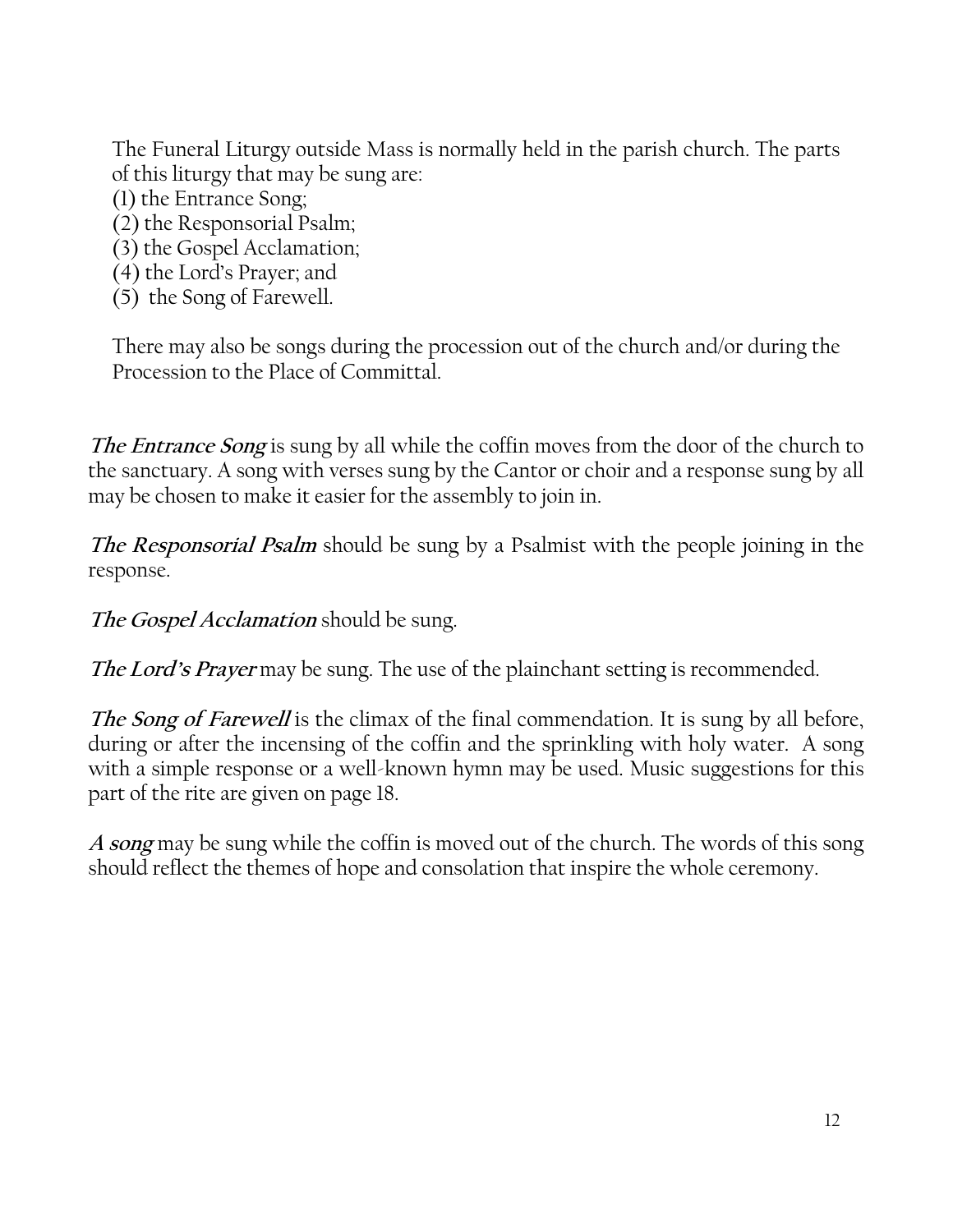#### **Music for the Rite of Committal**

#### **OUTLINE OF THE RITEOF COMMITTAL**

Invitation Scripture verse Prayer over the Place of Committal Committal **Intercessions** The Lord's Prayer ♫ Concluding Prayer Prayer over the People [Final song ♫]

A song may be sung at the end of the rite, after the prayer over the people.

If there is to be a cremation instead of a burial, some of the rites can take place at the crematorium. If there is a Funeral Liturgy in church, then the Rite of Committal may take place in the crematorium. Otherwise, the Funeral Liturgy Outside Mass described in the section above may take place at the crematorium. Rites celebrated at the crematorium are liturgical acts and the songs chosen should reflect Christian beliefs in the same way as songs chosen for rites that take place in church.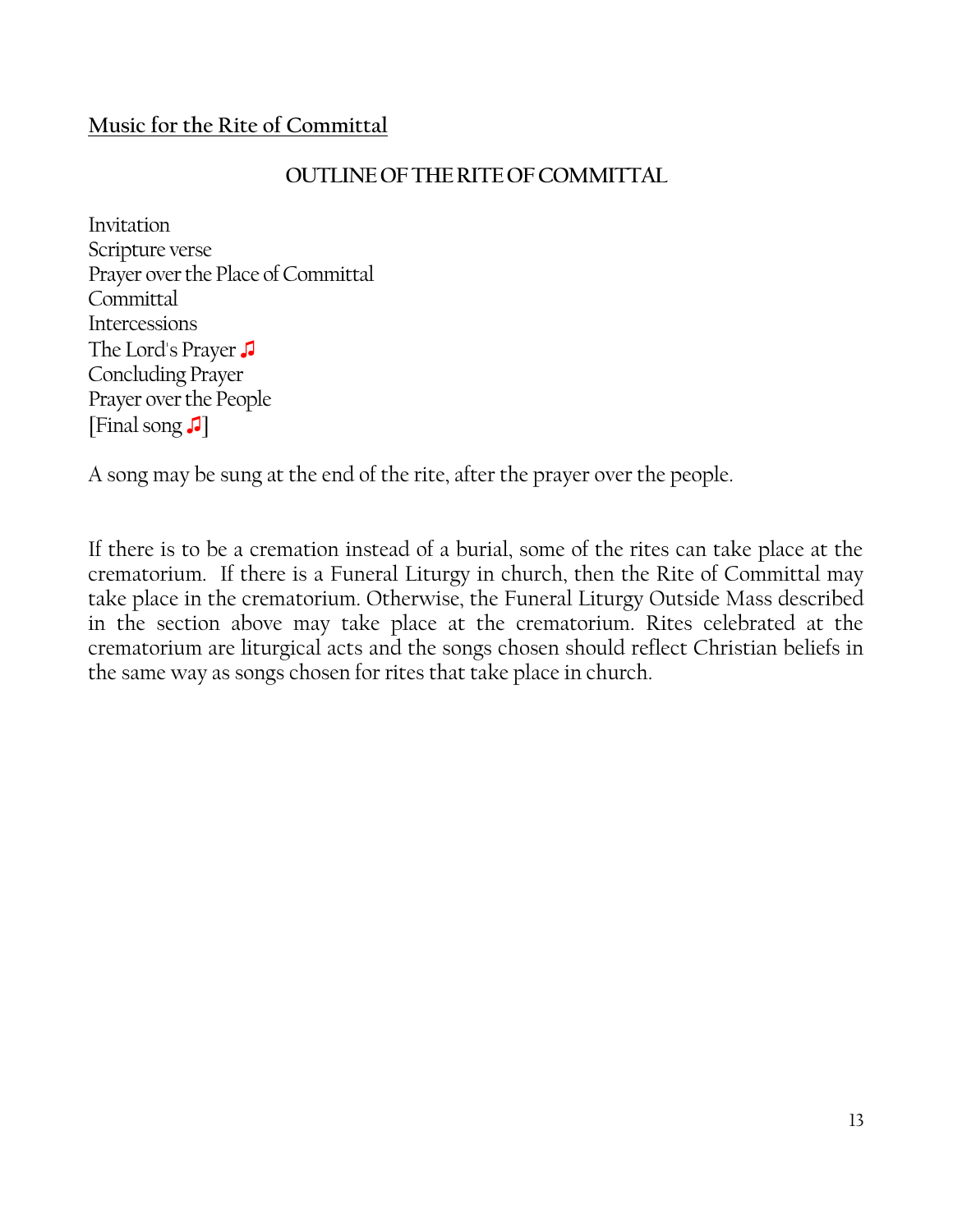#### **Working with the Music Ministers**

There is a range of possibilities regarding the music ministers. They can range from a solo organist to an organist and cantor to a full choir. You will need to meet with the organist, cantor or choir director before the funeral to choose the music. If necessary, they will be able to make suggestions regarding appropriate pieces of music and give you a selection to choose from. They will also be able to advise you on copyright matters.

#### **Copyright**

If you decide to produce a funeral booklet or a PowerPoint presentation, you need to observe the requirements of the law regarding copyright. The texts of the Mass and funeral rites are copyright, and this should be acknowledged in the booklet. If you want to reproduce the words of the songs, you may need to obtain a license to do so. The music ministers will advise you on where and how to apply for a copyright license. The licensing agency for songs is OneLicense (www.onelicense.net).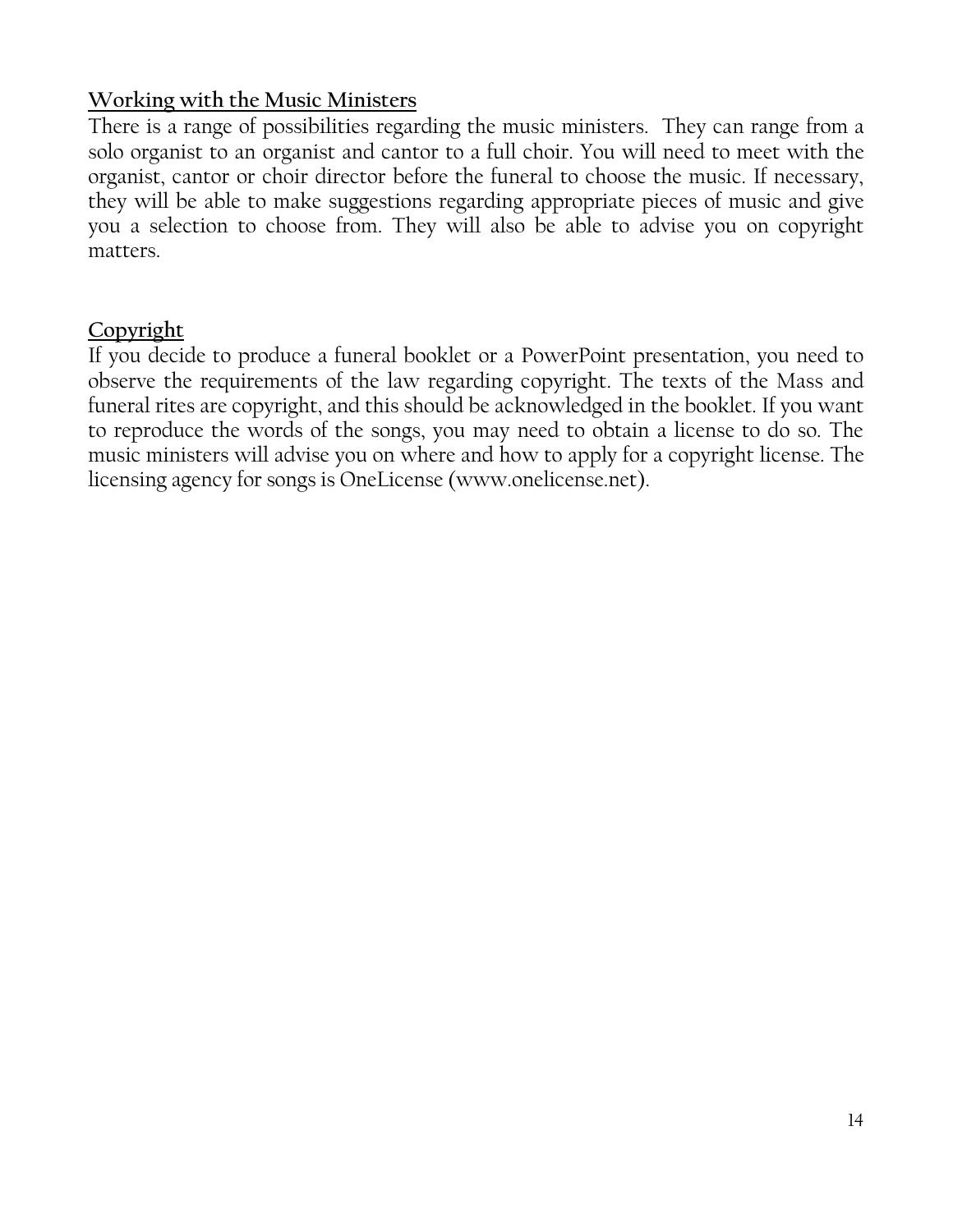### **MUSIC SUGGESTIONS FOR FUNERALS**

Listed below are the abbreviations for the hymnal and Responsorial Psalm resources which give music suggestions for the funeral liturgy.

#### **ABBREVIATIONS**

**AOV1 -** *As One Voice Volume 1.* (1992). Sydney: Willow Connection. [www.asonevoice.com.au](http://www.asonevoice.com.au/)

**AOV2 -** *As One Voice Volume 2.* (1996). Sydney: Willow Connection. [www.asonevoice.com.au](http://www.asonevoice.com.au/)

**CWB** - *Catholic Worship Book*. (1985). Melbourne: Collins/ E. J. Dwyer. (out of print)

**CWBII** - *Catholic Worship Book II*. (2016). Melbourne: Morning Star Publishing. [www.morningstar.com.au](http://www.morningstar.com.au/)

**GA-** *Gather Australia.* (1995). Melbourne: NLMC Publications. (Out of print).

**G3** - *Gather (Third Eidtion).*(2011).Chicago: GIA Publications.

**PF -** O'Brien, J. (2014). *Psalms For The Easter Triduum and Other Major Feasts.* Adelaide: Jennifer O'Brien.

**PFAT1 -** Mason, P. (2016). *Psalms for All Time (Volume 1).* Wollongong: Liturgical Song. <http://www.liturgicalsong.com/>

**PFAT2 -** Mason, P. (2007). *Psalms for All Time (Volume 2).*Wollongong: Liturgical Song. <http://www.liturgicalsong.com/>

**PTLMS –** Connolly, R. (2015). *Praise The Lord My Soul: 35 Psalm Settings for Sundays, Seasons, Feasts and Australian Occasions*. Sydney: Willow Connection. [www.asonevoice.com.au](http://www.asonevoice.com.au/)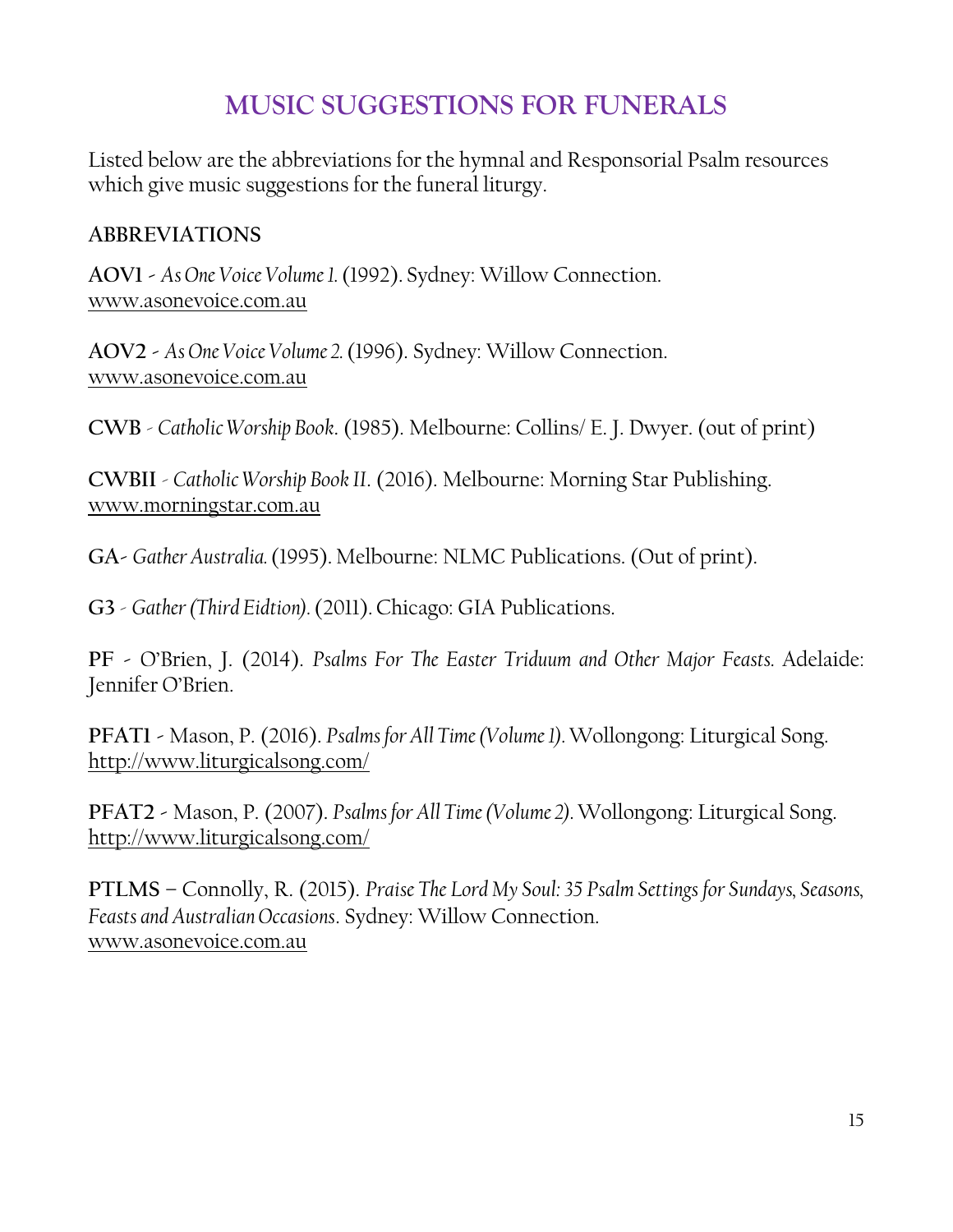### **Hymns for use within the Funeral Mass or Funeral Liturgy of the Word**

| Title                                       | <b>AOVI</b> | AOV <sub>2</sub> | CWB     | <b>CWBII</b> | GA  | G <sub>3</sub> |
|---------------------------------------------|-------------|------------------|---------|--------------|-----|----------------|
|                                             |             |                  |         |              |     |                |
| Abide with me                               |             | 128              |         |              |     |                |
| <b>Amazing Grace</b>                        | 29          |                  |         | 450          | 337 | 645            |
|                                             |             |                  |         |              |     |                |
| Be Not Afraid                               | 114         |                  |         | 653          | 449 | 683            |
| Be still my soul                            |             |                  |         | 142          |     |                |
|                                             |             |                  |         |              |     |                |
| Come to Me                                  | 37          |                  | 660     |              | 228 |                |
|                                             |             |                  |         |              |     |                |
| Do not be afraid/                           |             | 73               | 593/594 | 481          | 28  |                |
| The Lord is my light-                       |             |                  |         |              |     |                |
| Psalm 27 (26)                               |             |                  |         |              |     |                |
| Dwellers in the Holy City                   |             |                  |         |              |     | 976            |
|                                             |             |                  |         |              |     |                |
| Eye Has Not Seen                            | 146         |                  |         |              | 466 | 728            |
|                                             |             |                  |         |              |     |                |
| Farewell, we come to send                   |             |                  |         | 141          | 237 |                |
| you on your way                             |             |                  |         |              |     |                |
|                                             |             |                  |         |              |     |                |
| God gives his people strength               |             |                  | 691     |              |     |                |
| Go, silent friend                           |             |                  |         | 143          |     |                |
|                                             |             |                  |         |              |     |                |
| How Great Thou Art                          | 94          |                  |         | 577          |     | 578            |
| (O Lord my God,                             |             |                  |         |              |     |                |
| when I in awesome wonder)                   |             |                  |         |              |     |                |
| How rich are the depths of                  |             | 79               | 795     | 505          | 81  |                |
| God (The Hound of Heaven)                   |             |                  |         |              |     |                |
|                                             |             |                  |         |              |     |                |
| I Am the Bread of Life                      | 49          |                  | 718     | 509          | 204 | 945            |
| $\overline{I}$ heard the voice of Jesus say | 54          |                  |         | 512          | 468 | 724            |
| I know that my Redeemer                     |             |                  |         | 144          |     |                |
| lives (Winchester New)                      |             |                  |         |              |     |                |
| I know that my Redeemer                     |             | 34               |         | 145          |     |                |
| lives (Scott Soper)                         |             |                  |         |              |     |                |
| I shall dwell in the Lord's                 |             | 69               |         |              |     |                |
| House                                       |             |                  |         |              |     |                |
| In faith and hope and love                  |             |                  | 722     | 520          | 442 |                |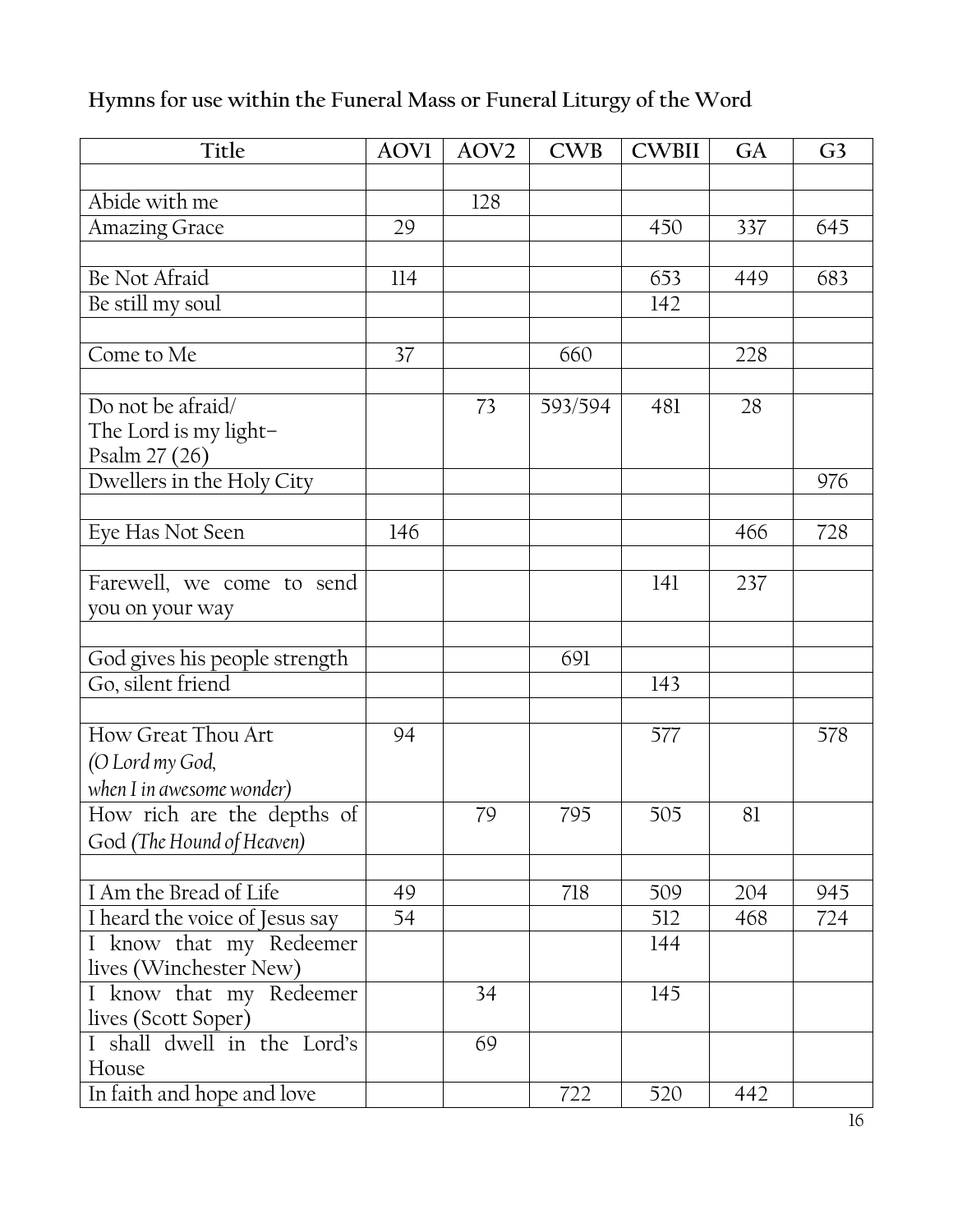| Title                                                           | <b>AOVI</b> | AOV <sub>2</sub> | <b>CWB</b> | <b>CWBII</b> | GA        | G <sub>3</sub> |
|-----------------------------------------------------------------|-------------|------------------|------------|--------------|-----------|----------------|
| Keep in Mind                                                    | 180         |                  | 730        | 530          | 391       | 646            |
|                                                                 |             |                  |            |              |           |                |
| Lord of all hopefulness                                         |             |                  | 738        | 541          |           |                |
| Lord of the living                                              |             |                  |            | 440          |           |                |
|                                                                 |             |                  |            |              |           |                |
| May God bless and keep you                                      | 177         |                  |            |              | 441       |                |
| My soul is longing for your                                     |             |                  | 751        | 559          | 519       |                |
| peace                                                           |             |                  |            |              |           |                |
|                                                                 |             |                  |            |              |           |                |
| Nearer, My God, To Thee                                         |             | 154              |            |              |           |                |
| Now the Green Blade Rises                                       |             | 131              | 756        | 363          | 364       | 534            |
|                                                                 |             |                  |            |              |           |                |
| O God our help in ages past                                     | 175         |                  | 767        | 568          | 459       | 688            |
| O Lord, You died that all                                       |             |                  |            | 146          |           |                |
| might live                                                      |             |                  |            |              |           |                |
| On Eagle's Wings                                                | 151         |                  |            | 654          | 452       | 691            |
|                                                                 |             |                  |            |              |           |                |
| Remember those, O Lord                                          |             |                  |            | 441          |           |                |
| Restless is the heart                                           |             |                  |            | 239          |           |                |
|                                                                 |             |                  |            |              |           | 35             |
| Shepherd me, O $\overline{God*}$<br>Sing with all the saints in | 33          |                  |            | 597          | 24<br>147 |                |
|                                                                 |             |                  |            |              |           |                |
| glory<br>Soul of My Saviour                                     |             |                  |            | 811          | 164       |                |
|                                                                 |             |                  |            |              |           |                |
| The Clouds' Veil                                                |             |                  |            |              |           | 710            |
| The Lord is My Shepherd*                                        | 26          |                  | 830        | 619          | 506       |                |
| The Lord's My Shepherd,                                         | 144         |                  | 833        | 620          | 473       |                |
| I'll Not Want (Crimond)                                         |             |                  |            |              |           |                |
| There is a place (Bell)                                         |             |                  |            | 148          |           |                |
| There is a place (Lawton)                                       |             |                  |            |              |           | 979            |
|                                                                 |             |                  |            |              |           |                |
| We walk by faith                                                | 63          |                  |            | 641          | 447       | 680            |
| We shall rise again                                             |             |                  |            |              |           | 871            |
| We will rise again                                              | 136         |                  |            |              |           |                |
| When human voices cannot                                        |             |                  |            | 149          | 236       |                |
| sing                                                            |             |                  |            |              |           |                |
|                                                                 |             |                  |            |              |           |                |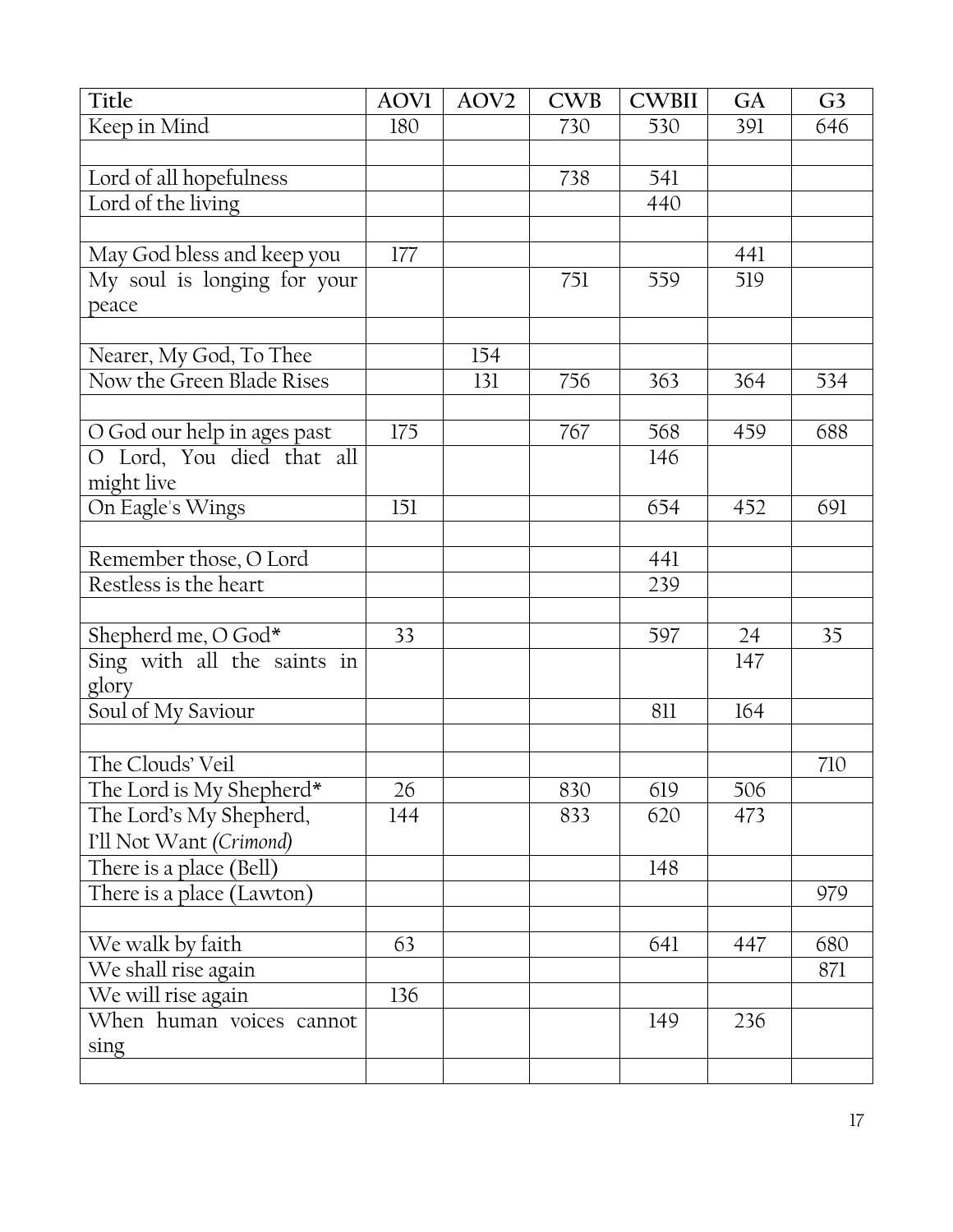| Title        | AOV <sup>-</sup> | $\Omega$ | CWB | CWBII | JА                                             | <b>∩า</b><br>J) |
|--------------|------------------|----------|-----|-------|------------------------------------------------|-----------------|
| You are mine |                  | ∽        |     | 516   |                                                | --<br>∠⊥        |
| You are near | 11 J<br>∸∸       |          |     |       | $\epsilon$ $\approx$ $\sim$<br>4D <sub>1</sub> | 695             |

\* Indicates that these hymns are suitable to sing during the Funeral Mass or the Funeral Liturgy outside of Mass, but not as the Responsorial Psalm within those rites.

#### **Final Commendation and Farewell**

| Title                   | <b>AOVI</b> |      | $AOV2$   $CWB$   $CWB$ | GA  |
|-------------------------|-------------|------|------------------------|-----|
| Come to his/her aid     |             |      | 150                    |     |
| O come to meet him/her, |             |      | 151                    |     |
| saints of God           |             |      |                        |     |
|                         |             |      |                        |     |
| Saints of God (Duffy)   |             | 162a | 153                    | 240 |
| Saints of God (O'Brien) |             |      | 152                    |     |

#### **Procession to the Place of Committal (Recessional Hymn)**

| Title                    | <b>AOVI</b> | AOV <sub>2</sub> |      | $CWB$ $CWH$ | GA  |
|--------------------------|-------------|------------------|------|-------------|-----|
| May Flights of Angels    |             |                  | 164b |             | 24  |
| May Saints and Angels    |             |                  |      | 155         |     |
| May songs of the angels  |             |                  |      | 156         |     |
| May the choirs of angels |             |                  |      |             | 238 |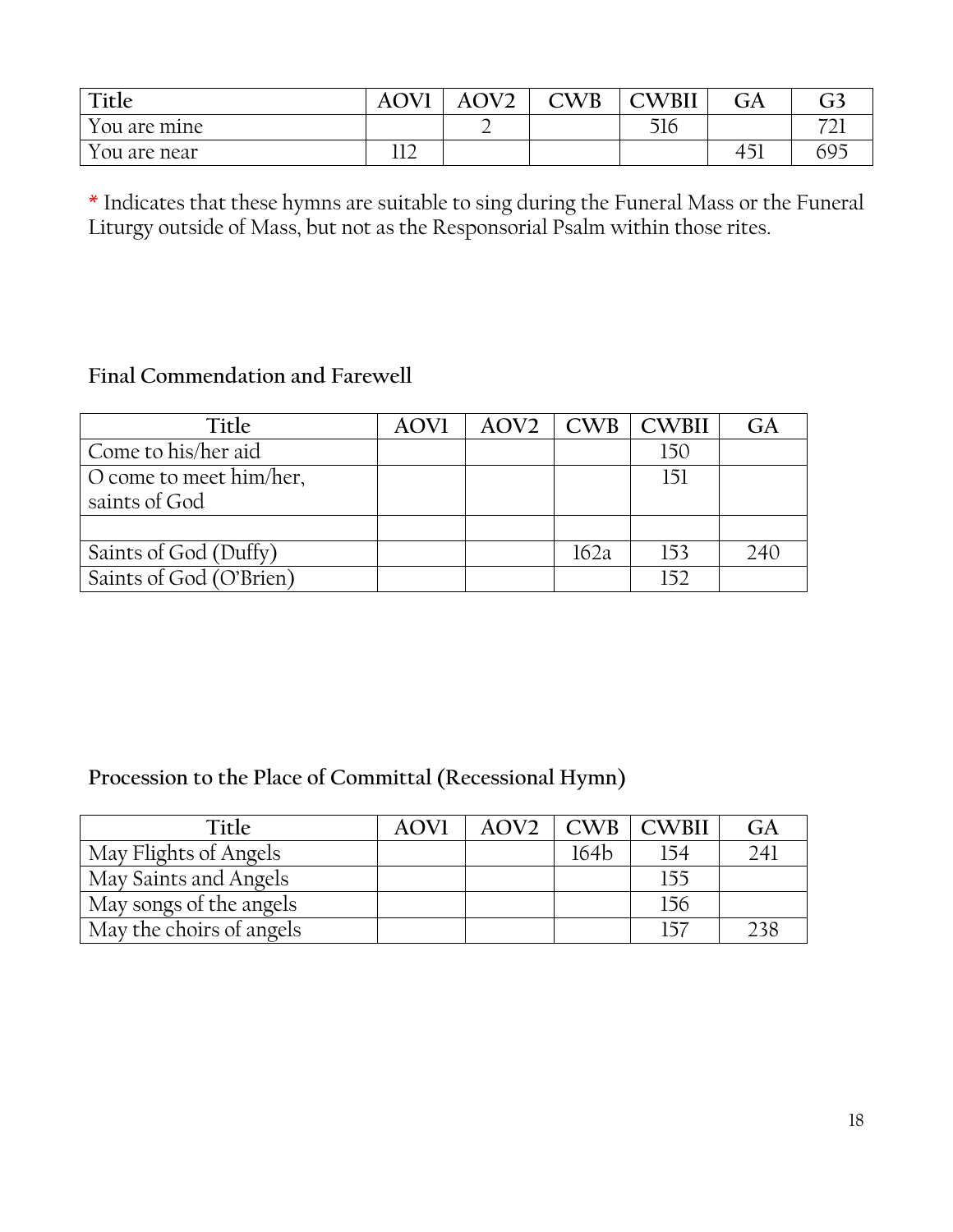#### **RESPONSORIAL PSALMS**

**Psalm 22 (23) R. The Lord is my Shepherd, there is nothing I shall want**  -CWB #590  $-GA$  #25 -PFAT1 p. 18 -PFAT2 p. 7 -PF p. 56

**Psalm 24 (25) R. To you, O Lord, I lift my soul.** -CWB #158a

**Psalm 26 (27) R. The Lord is my light and my salvation.** -CWB #469/470 -PTLMS p. 16 -PF p. 72

**Psalm 26 (27) R. I believe that I shall see the good things of the Lord in the land of the living.** -CWB #470

**Psalm 41 (42) R. My soul is thirsting for the living God: when shall I see him face to face?** -GA #37 (Gelineau) Verses 1, 2 and 3

**Psalm 62 (63) R. My soul is thirsting for you, O Lord my God.** -CWB #442 -GA #42 (Willcock) -PFAT1 p. 48 -PTLMS p. 31